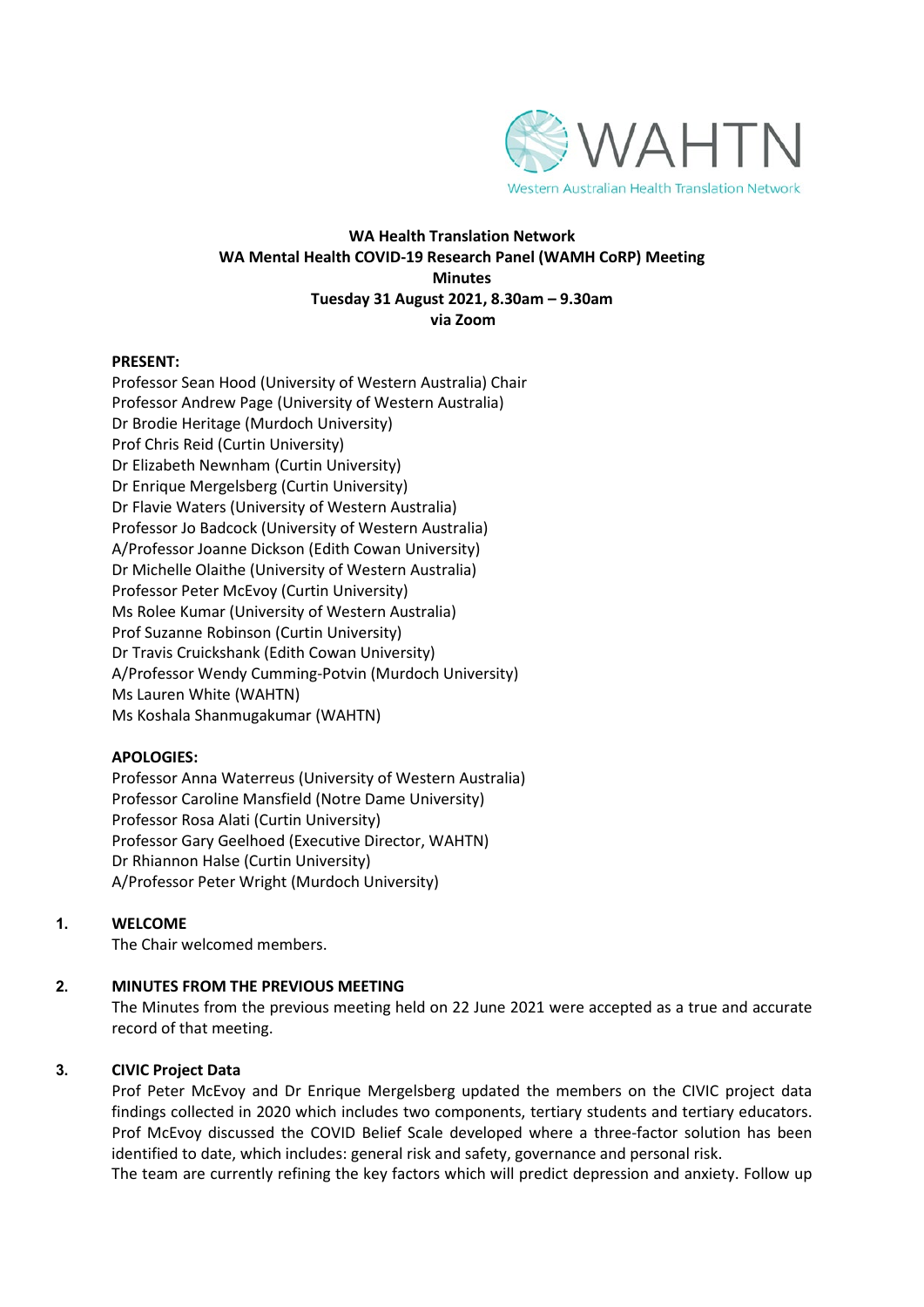

measures will be arranged.

The group made the following suggestions:

- A/Professor Joanne Dickson suggested that given the situation in WA, an anticipatory element should be included.
- Dr Michelle Olaith suggested to consider broadening the audience to achieve an international audience/interest. Additionally, she suggested addressing polarization and certain demographic groups, and the load on the three factors and their use of certain resources (ie telehealth).
- Prof Sean Hood indicated that there could be some unique factors from the paper that could be politically interesting.
- Dr Enrique Mergelsberg advised that the team are working on a second paper, which looks at cross-sectional predictors of depression and anxiety. She advised they may consider using TeleHealth and Mental health service usage as a separate paper.

## **4. WAHTN UPDATE**

Lauren White provided a brief summary of the WAHTN Research Education and Training Program (RETProgram) online training courses, one of which is a course in "Research with People who Experience Mental health Illnesses". The Learning Objectives of the course include the following:

- Describe the roles and responsibilities of the researcher when undertaking research with people with psychotic disorders and other severe mental illness (SMI).
- Describe the key elements of capacity to consent and will be able to determine whether a person with a psychotic disorder or SMI is capable of providing informed consent.
- Identify the procedures required of researchers to obtain informed consent from participants who have a psychotic disorder or SMI.
- Understand the issues related to recruiting and interviewing research participants who have a psychotic disorder or SMI.

This course is currently due to be reviewed and the group were asked that if they have capacity, to review the course to ensure it includes updated and current information. The course can be found here:

<https://retprogram.org/training/research-with-people-who-experience-mental-health-illnesses/>

As one of the reviewers when the was originally developed, Dr Flavie Waters advised that the course is very informative and was designed for people who are starting in research, in particular the course contains useful information on informed consent. She added that she hopes to review the course, if time permits.

## **5. WEBSITE AND COMMUNICATIONS**

Prof Sean Hood informed the group that WAHTN has developed a webpage (hosted on the WAHTN website) to reflect WAMH CoRP's unique activities and resources for mental health research. Additionally, to attract people to the webpage and publicise what this group does. Further suggestions from the group are as follows:

- Include key research findings that are emerging.
- Highlight research and studies that are underway which could be used to educate the broader community on mental health research.
- Populate with resources that are useful for engaging people in Mental Health research.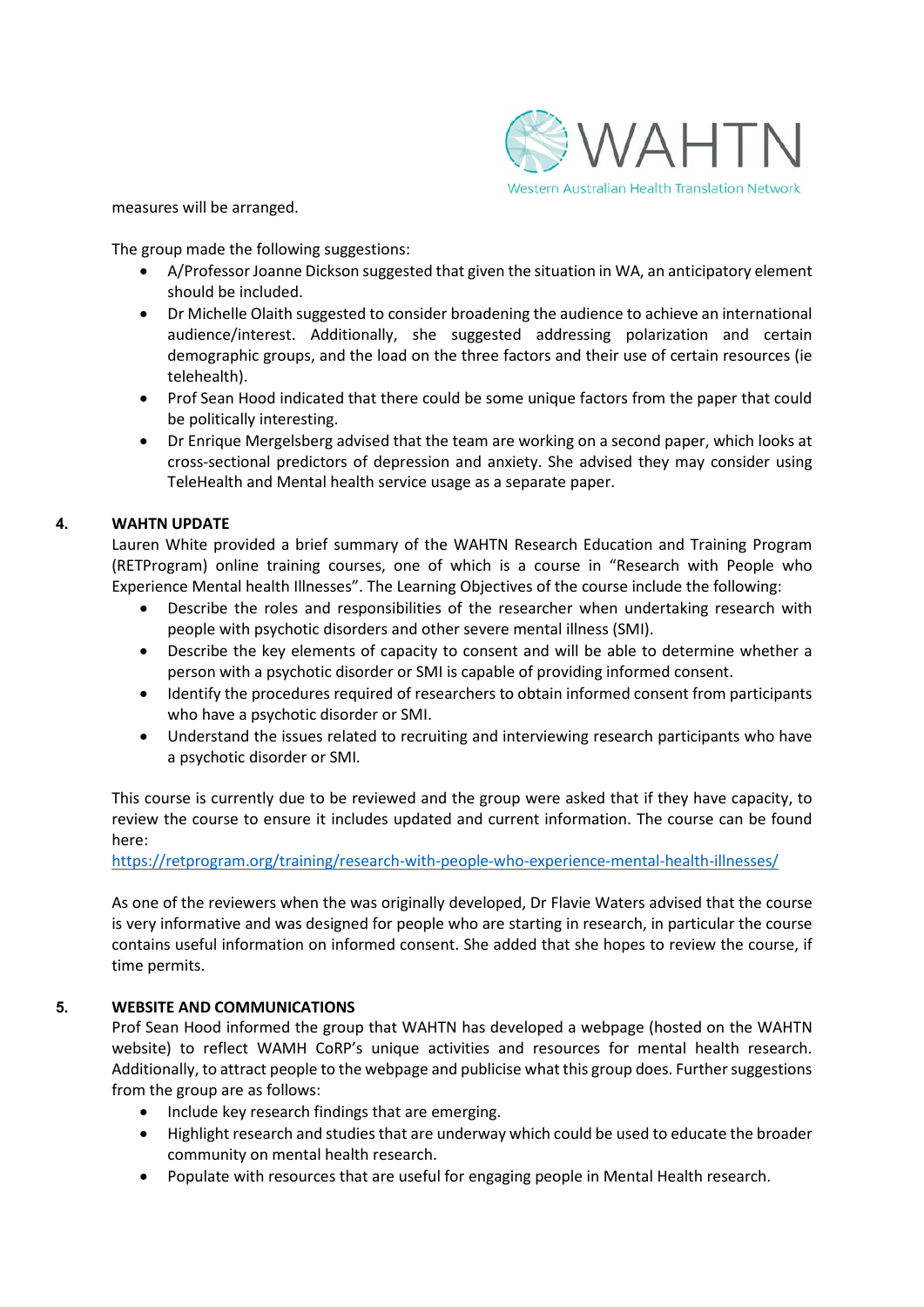

- Outcomes of the WAMH CoRP including reports and publications.
- Videos and tools for the wider community.
- Updated the Capability Statement.
- Directory of Measures, which will need to be converted from excel to an appropriate format for the webpage.

The webpage is public now and can be found here: [https://wahtn.org/wa-covid-19-research](https://aus01.safelinks.protection.outlook.com/?url=https%3A%2F%2Fwahtn.org%2Fwa-covid-19-research-collaboration%2Fwa-mental-health-covid-19-research-panel%2F&data=04%7C01%7Ckoshala.shanmugakumar%40uwa.edu.au%7C052a8486e5724f0a46d308d97271cddf%7C05894af0cb2846d8871674cdb46e2226%7C1%7C0%7C637666655375211123%7CUnknown%7CTWFpbGZsb3d8eyJWIjoiMC4wLjAwMDAiLCJQIjoiV2luMzIiLCJBTiI6Ik1haWwiLCJXVCI6Mn0%3D%7C1000&sdata=AeVTkkjV5Phjr4fm5GUuarAWHaY6%2BpB4vXZNV6cjz60%3D&reserved=0)[collaboration/wa-mental-health-covid-19-research-panel/](https://aus01.safelinks.protection.outlook.com/?url=https%3A%2F%2Fwahtn.org%2Fwa-covid-19-research-collaboration%2Fwa-mental-health-covid-19-research-panel%2F&data=04%7C01%7Ckoshala.shanmugakumar%40uwa.edu.au%7C052a8486e5724f0a46d308d97271cddf%7C05894af0cb2846d8871674cdb46e2226%7C1%7C0%7C637666655375211123%7CUnknown%7CTWFpbGZsb3d8eyJWIjoiMC4wLjAwMDAiLCJQIjoiV2luMzIiLCJBTiI6Ik1haWwiLCJXVCI6Mn0%3D%7C1000&sdata=AeVTkkjV5Phjr4fm5GUuarAWHaY6%2BpB4vXZNV6cjz60%3D&reserved=0)

### **6. CAPABILITY STATEMENT**

Prof Hood requested that the group members provide a brief statement on the capabilities within their individual teams for special interest working groups. The final Capability Statement would be uploaded to the WAMH CoRP webpage.

### **7. DIRECTORY OF MEASURES**

The Directory of Measures will be formatted for inclusion on the WAMH CoRP webpage. Prof Hood encouraged members to take a look at the existing directory and make any updates. <https://www.dropbox.com/sh/k0xhe60uraa3v9r/AAAoJeNwbaSiW5SYZ9qIxyTka?dl=0>

### **8. WORKGROUP UPDATES**

8.1 CIVIC Refer to item 3 of these Minutes.

8.2 Digital Telehealth Dr Olaithe had no progress to report for 2021 on this activity.

8.3 Workforce Discussion deferred.

## **9. WA Mental Health Act**

The Mental Health Commission is inviting interested parties to apply for grants to facilitate face to face engagement sessions with a diverse array of stakeholders who have a lived experience with treatment under the Act. The public comment period for the Statutory Review has opened (13 August 2021) and closes on 31 January 2022. A link to the announcement can be found here: [https://www.mediastatements.wa.gov.au/Pages/McGowan/2021/08/Feedback-open-for-Statutory-](https://aus01.safelinks.protection.outlook.com/?url=https%3A%2F%2Fwww.mediastatements.wa.gov.au%2FPages%2FMcGowan%2F2021%2F08%2FFeedback-open-for-Statutory-Review-of-the-Mental-Health-Act.aspx&data=04%7C01%7Ckoshala.shanmugakumar%40uwa.edu.au%7C95f5715374124d2f87a408d9606ea3af%7C05894af0cb2846d8871674cdb46e2226%7C1%7C0%7C637646850585297668%7CUnknown%7CTWFpbGZsb3d8eyJWIjoiMC4wLjAwMDAiLCJQIjoiV2luMzIiLCJBTiI6Ik1haWwiLCJXVCI6Mn0%3D%7C1000&sdata=w2PklqtGzx6wobAlcIG6jb%2FLtg8UYOn7Vf9WffMBznk%3D&reserved=0)[Review-of-the-Mental-Health-Act.aspx](https://aus01.safelinks.protection.outlook.com/?url=https%3A%2F%2Fwww.mediastatements.wa.gov.au%2FPages%2FMcGowan%2F2021%2F08%2FFeedback-open-for-Statutory-Review-of-the-Mental-Health-Act.aspx&data=04%7C01%7Ckoshala.shanmugakumar%40uwa.edu.au%7C95f5715374124d2f87a408d9606ea3af%7C05894af0cb2846d8871674cdb46e2226%7C1%7C0%7C637646850585297668%7CUnknown%7CTWFpbGZsb3d8eyJWIjoiMC4wLjAwMDAiLCJQIjoiV2luMzIiLCJBTiI6Ik1haWwiLCJXVCI6Mn0%3D%7C1000&sdata=w2PklqtGzx6wobAlcIG6jb%2FLtg8UYOn7Vf9WffMBznk%3D&reserved=0)

Prof Hood advised that this is an opportunity for the WAMH CoRP group to put forward ideas from a research perspective. He requested that the group consider what they might like to contribute in this space. The group will draft a proposal to submit on behalf of the WAMH CoRP.

# **10. PROJECT UPDATES**

## 10.1 Severe Mental Illness

Prof Jo Badcock advised the group that *A Guide to Measuring Loneliness for Community Organisations*  has released. It is the first guide (out of three) for community organisations looking to evaluate their programs or activities designed to reduce loneliness.